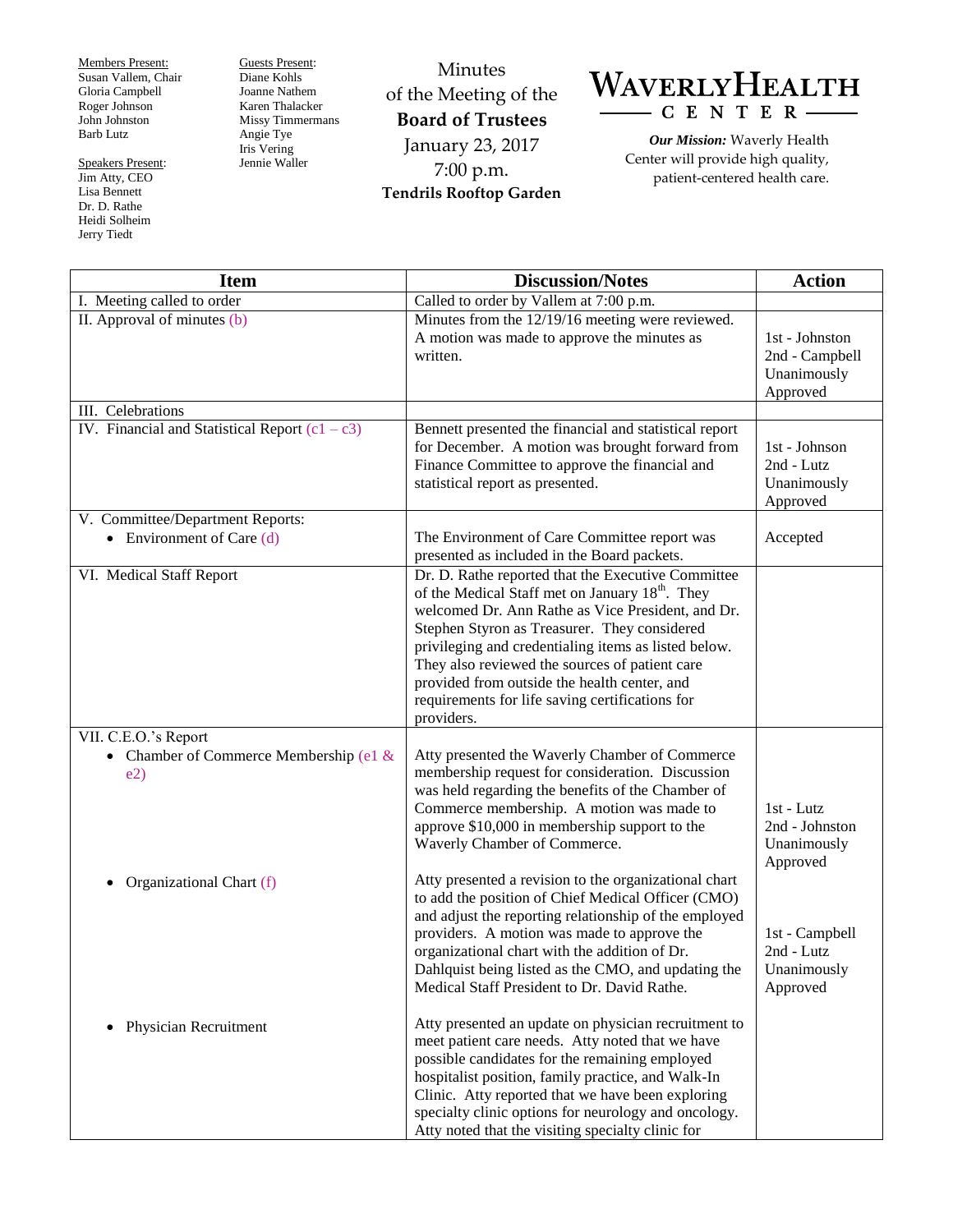|                                                                                                                                                                      | dermatology has increased to once per week, and<br>continues to be busy.                                                                                                                                                                                                                                                                                                                                                                                                                                     |                                                             |
|----------------------------------------------------------------------------------------------------------------------------------------------------------------------|--------------------------------------------------------------------------------------------------------------------------------------------------------------------------------------------------------------------------------------------------------------------------------------------------------------------------------------------------------------------------------------------------------------------------------------------------------------------------------------------------------------|-------------------------------------------------------------|
| VIII. Annual Business                                                                                                                                                |                                                                                                                                                                                                                                                                                                                                                                                                                                                                                                              |                                                             |
| • Review of Board Bylaws $(g1)$                                                                                                                                      | Board Bylaws were included in the Board packets<br>for review. A motion was made to approve the<br>Board Bylaws with minor grammatical and wording<br>changes as presented.                                                                                                                                                                                                                                                                                                                                  | 1st - Johnston<br>2nd - Johnson<br>Unanimously<br>Approved  |
| Review of Board Policy (g2)<br>$\bullet$                                                                                                                             | Board Policy was included in the Board packets for<br>review. Discussion was held on proposed changes.<br>A motion was made to approve the revised Board<br>Policy as presented.                                                                                                                                                                                                                                                                                                                             | 1st -Campbell<br>2nd - Lutz<br>Unanimously                  |
| • Review of Medical Staff Bylaws -<br>https://www.waverlyhealthcenter.org/site<br>s/www/Uploads/files/medical%20staff%2<br>$0$ bylaws.pdf (Review only – no changes) | Medical Staff Bylaws were included in the Board<br>packets for review. No changes were recommended<br>at this time.                                                                                                                                                                                                                                                                                                                                                                                          | Approved                                                    |
| Contracted Services Review (g3)<br>$\bullet$                                                                                                                         | Atty presented the list of sources of patient care<br>provided from outside of the health center as<br>included in the Board packets. The sources were<br>reviewed by the Medical Staff and approved by the<br>Executive Committee of the Medical Staff.<br>Discussion was held on Joint Commission<br>requirements, and how the information is presented.<br>Suggestions for improvement will be incorporated<br>into the next annual review. A motion was made to<br>approve the resolutions as presented. | 1st - Johnson<br>2nd - Lutz<br>Unanimously                  |
| Confidentiality Statement (g4)                                                                                                                                       | Atty presented the annual Confidentiality statement.<br>Board members reviewed and signed the statement.                                                                                                                                                                                                                                                                                                                                                                                                     | Approved                                                    |
| Duality & Conflict of Interest $(g5)$                                                                                                                                | Atty presented the annual Duality & Conflict of<br>Interest statement. Board members reviewed and<br>signed the statement.                                                                                                                                                                                                                                                                                                                                                                                   |                                                             |
| Authority of Health Center Environment of<br>Care $(g6)$                                                                                                             | Atty presented the statement regarding the authority<br>of health center environment of care. A motion was<br>made to approve the statement as presented.                                                                                                                                                                                                                                                                                                                                                    | 1st - Campbell<br>2nd - Johnston<br>Unanimously<br>Approved |
| <b>Election of Officers</b>                                                                                                                                          | Vallem was nominated for the position of Chair of<br>the Board of Trustees and Johnson was nominated<br>for the position of Secretary of the Board of<br>Trustees. Vallem and Johnson both accepted<br>appointment to the positions as listed. A motion was<br>made to approve the appointment of Vallem to the<br>position of Chair and Johnson to the position of<br>Secretary of the Board of Trustees.                                                                                                   | 1st - Johnston<br>2nd - Campbell<br>Unanimously<br>Approved |
| Committee Assignments (g7)                                                                                                                                           | Committee assignments were reviewed. No changes<br>were needed.                                                                                                                                                                                                                                                                                                                                                                                                                                              |                                                             |
| IX. Information Systems Update (Jerry Tiedt)                                                                                                                         | Tiedt presented an information systems update,<br>noting that eCW CEO, Girish Navani will be onsite<br>later this week. He noted that as a part of this visit,<br>we anticipate receiving a timetable and project plan<br>for the unified electronic medical record.                                                                                                                                                                                                                                         |                                                             |
| X. Old Business                                                                                                                                                      | None.                                                                                                                                                                                                                                                                                                                                                                                                                                                                                                        |                                                             |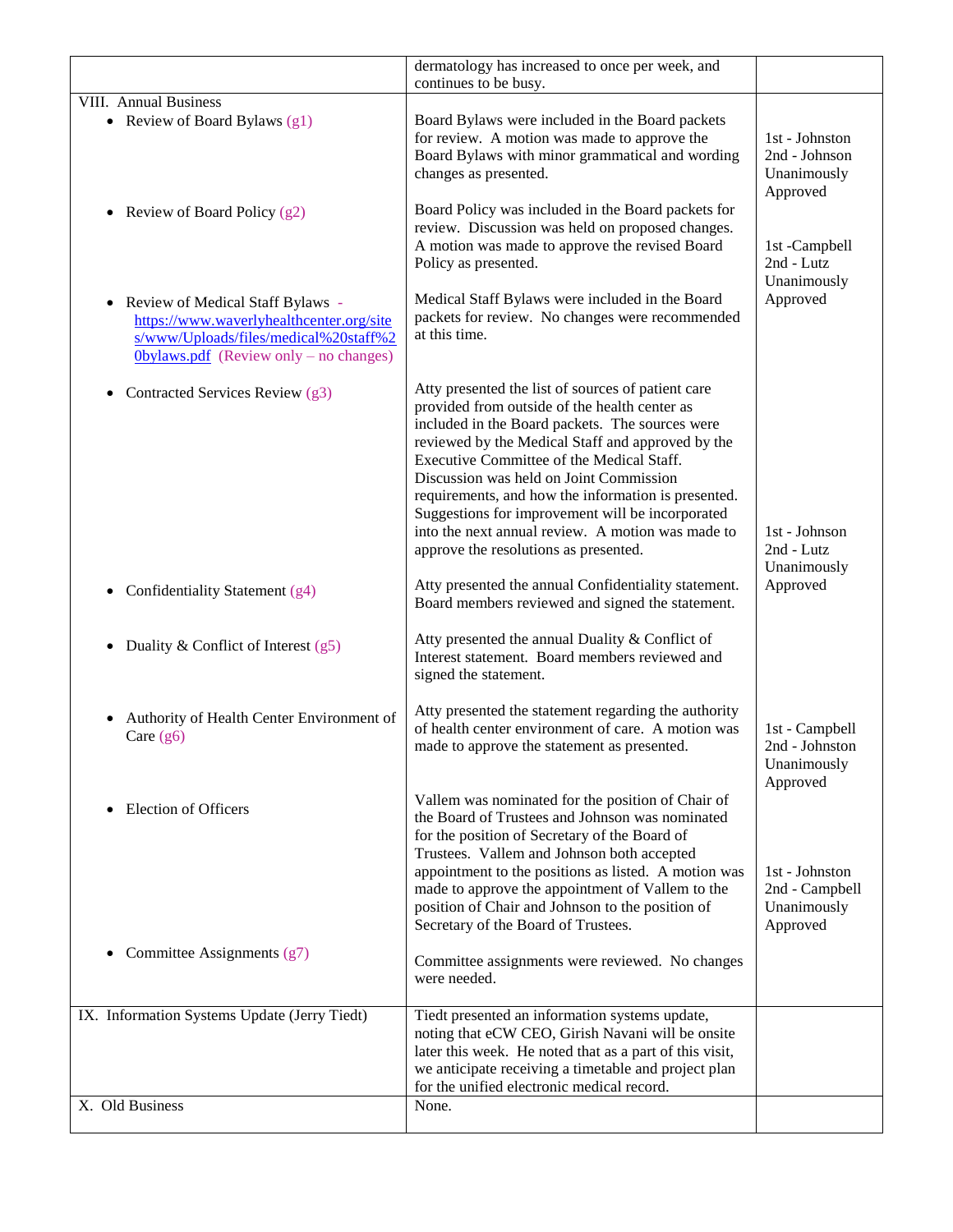| XI. New Business<br>• Philips IntelliSpace Agreement $(g8)$                                                                                                                                                                                                                                                                                                                                                                                                                                                                                                                                                        | Tiedt presented a four year agreement with Philips<br>for IntelliSpace Essential Software Maintenance. A<br>motion was made to approve the agreement as<br>presented.                                                                                                                                                                                        | 1st - Johnston<br>2nd - Campbell<br>Unanimously<br>Approved            |
|--------------------------------------------------------------------------------------------------------------------------------------------------------------------------------------------------------------------------------------------------------------------------------------------------------------------------------------------------------------------------------------------------------------------------------------------------------------------------------------------------------------------------------------------------------------------------------------------------------------------|--------------------------------------------------------------------------------------------------------------------------------------------------------------------------------------------------------------------------------------------------------------------------------------------------------------------------------------------------------------|------------------------------------------------------------------------|
| Microsoft Enterprise Agreement $(g9)$<br>٠                                                                                                                                                                                                                                                                                                                                                                                                                                                                                                                                                                         | Tiedt presented a quote from Insight for a three year<br>Microsoft Enterprise Agreement. A motion was<br>made to approve the quote as presented.                                                                                                                                                                                                             | 1st - Campbell<br>2nd - Lutz<br>Unanimously                            |
| Privilege Requests:<br>$\bullet$<br>Marwan Jarmakani, MD - Consulting,<br>Radiology, RCI<br>Connie Joylani, MD - Active,<br>٠<br>Hospitalist & Emergency Medicine,<br><b>WHC</b><br>Anthony Onuigbo, MD - Active,<br>٠<br>OB/Gyn, WHC<br>Jason Jampoler, RN - Courtesy,<br>٠<br>Physician Employed RN (Dr. M.<br>Glascock - General Surgery), WFHC<br>Rajendra Singh, MD - Active,<br>٠<br>Emergency Medicine, WHC<br>Provisional Appointments to Medical<br>$\bullet$<br>Staff:<br>Brian Hopper, MD - Courtesy,<br>Radiology, RCI<br>Stephanie Smith, RN - Courtesy,<br>٠<br>Physician Employed RN (Dr. Bartelt - | Privileging items were presented as individually<br>listed at left. All files have been reviewed by the<br>Executive Committee of the Medical Staff. The<br>Executive Committee recommends approval. A<br>motion was made to approve all privileging items as<br>individually considered and recommended by the<br>Executive Committee of the Medical Staff. | Approved<br>1st - Johnston<br>2nd - Johnson<br>Unanimously<br>Approved |
| Orthopedic Surgery), CVMS<br>Reappointments Medical Staff:<br>Ashar Afzal, MD - Courtesy,<br>٠                                                                                                                                                                                                                                                                                                                                                                                                                                                                                                                     |                                                                                                                                                                                                                                                                                                                                                              |                                                                        |
| Interventional Pain Management,<br><b>CVMS</b><br>Frank Hawkins, MD - Courtesy,<br>٠<br>Interventional Pain Management,                                                                                                                                                                                                                                                                                                                                                                                                                                                                                            |                                                                                                                                                                                                                                                                                                                                                              |                                                                        |
| <b>CVMS</b><br>Felix Gonzales, MD - Courtesy,<br>٠                                                                                                                                                                                                                                                                                                                                                                                                                                                                                                                                                                 |                                                                                                                                                                                                                                                                                                                                                              |                                                                        |
| Otolaryngology, Iowa ENT<br>Ronald Sims, MD - Consulting,<br>٠<br>Neurology (Sleep Studies), Midwest<br><b>Sleep Services</b>                                                                                                                                                                                                                                                                                                                                                                                                                                                                                      |                                                                                                                                                                                                                                                                                                                                                              |                                                                        |
| Haroon Afridi, MD - Consulting,<br>٠                                                                                                                                                                                                                                                                                                                                                                                                                                                                                                                                                                               |                                                                                                                                                                                                                                                                                                                                                              |                                                                        |
| Radiology, RCI<br>Stephen Burke, MD - Courtesy,<br>٠                                                                                                                                                                                                                                                                                                                                                                                                                                                                                                                                                               |                                                                                                                                                                                                                                                                                                                                                              |                                                                        |
| Radiology, RCI<br>Larry Burr, $MD$ – Consulting,<br>٠                                                                                                                                                                                                                                                                                                                                                                                                                                                                                                                                                              |                                                                                                                                                                                                                                                                                                                                                              |                                                                        |
| Radiology, RCI<br>Craig Clark, MD - Consulting,<br>٠                                                                                                                                                                                                                                                                                                                                                                                                                                                                                                                                                               |                                                                                                                                                                                                                                                                                                                                                              |                                                                        |
| Radiology, RCI<br>Darren Davenport, MD - Consulting,<br>٠                                                                                                                                                                                                                                                                                                                                                                                                                                                                                                                                                          |                                                                                                                                                                                                                                                                                                                                                              |                                                                        |
| Radiology, RCI<br>Theodore Donta, MD - Consulting,<br>٠                                                                                                                                                                                                                                                                                                                                                                                                                                                                                                                                                            |                                                                                                                                                                                                                                                                                                                                                              |                                                                        |
| Radiology, RCI<br>Michael Hanigan, MD - Consulting,<br>٠                                                                                                                                                                                                                                                                                                                                                                                                                                                                                                                                                           |                                                                                                                                                                                                                                                                                                                                                              |                                                                        |
| Radiology, RCI<br>Laura Hemann, MD - Courtesy,<br>٠                                                                                                                                                                                                                                                                                                                                                                                                                                                                                                                                                                |                                                                                                                                                                                                                                                                                                                                                              |                                                                        |
| Radiology, RCI                                                                                                                                                                                                                                                                                                                                                                                                                                                                                                                                                                                                     |                                                                                                                                                                                                                                                                                                                                                              |                                                                        |
| Michael Hummel, MD - Consulting,<br>٠                                                                                                                                                                                                                                                                                                                                                                                                                                                                                                                                                                              |                                                                                                                                                                                                                                                                                                                                                              |                                                                        |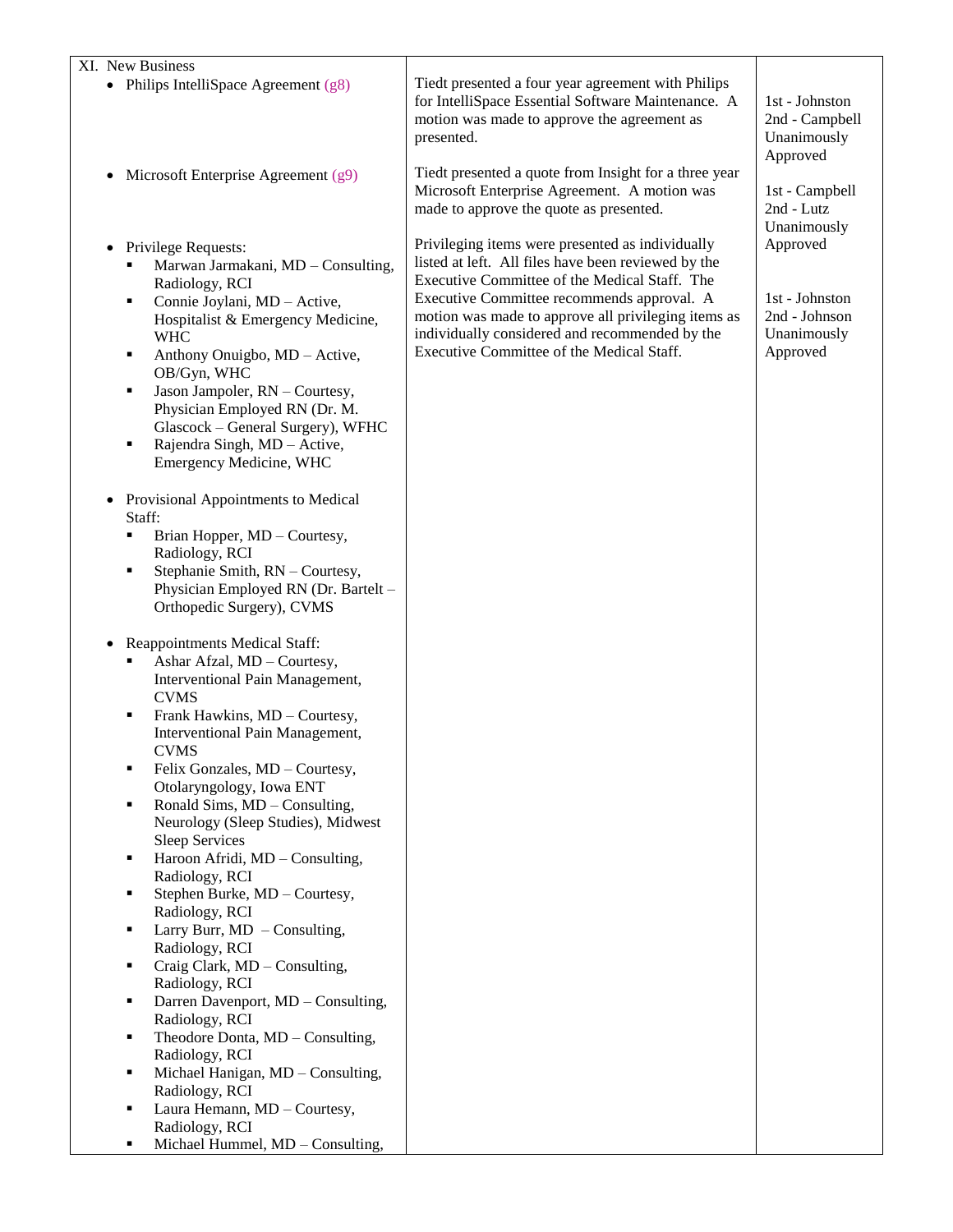Radiology, RCI ■ David Jensen, MD – Courtesy, Radiology, RCI Richard Kundel, MD – Consulting, Radiology, RCI Michael Macke, MD – Courtesy, Radiology, RCI ■ Joshua McDonald, MD – Courtesy, Radiology, RCI William Neff, MD – Courtesy, Radiology, RCI ■ Brian Randall, MD – Consulting, Radiology, RCI ■ Robert Schmall, MD – Consulting, Radiology, RCI • Paul Schneider, DO – Consulting, Radiology, RCI  $\blacksquare$  Brianne Seberger, MD – Courtesy, Radiology, RCI Richard Seitz,  $MD -$ Consulting, Radiology, RCI ■ David Van Roekel, MD – Consulting, Radiology, RCI • Clay Dahlquist, DO – Active, Family Medicine/Emergency Medicine (Hospitalist), WHC Shannon Hull, PA-C – Active, Family Practice, WHC  $\blacksquare$  Lara Kyhl, ARNP – Active, Emergency Medicine, WHC Terrie Thurm, ARNP – Active, OB/Gyn, WHC Randy Wirtz, ARNP – Active, Family Practice, WHC John Zehr, MD – Active, Emergency Medicine, WHC ■ Ahsan Maqsood, MD – Courtesy, Cardiology, WFHC Updated Privileges: Courtney Bochmann, DO – Active, Family Practice, WHC (Addition of Hospitalist and Emergency Medicine Privileges) • Resignations from Medical Staff: Sarah DeVore, ARNP – Active, Family Practice, WHC Tabetha Gehrke, ARNP – Ancillary, WFHC Phillip Lee, MD – Consulting, Otolaryngology, Mason City Clinic Todd Johnston, MD – Courtesy-Provisional, Orthopedic Surgery, CVMS Ben Torrez, MD – Courtesy – Provisional, Orthopedic Surgery, CVMS

• New/Revised Policies: None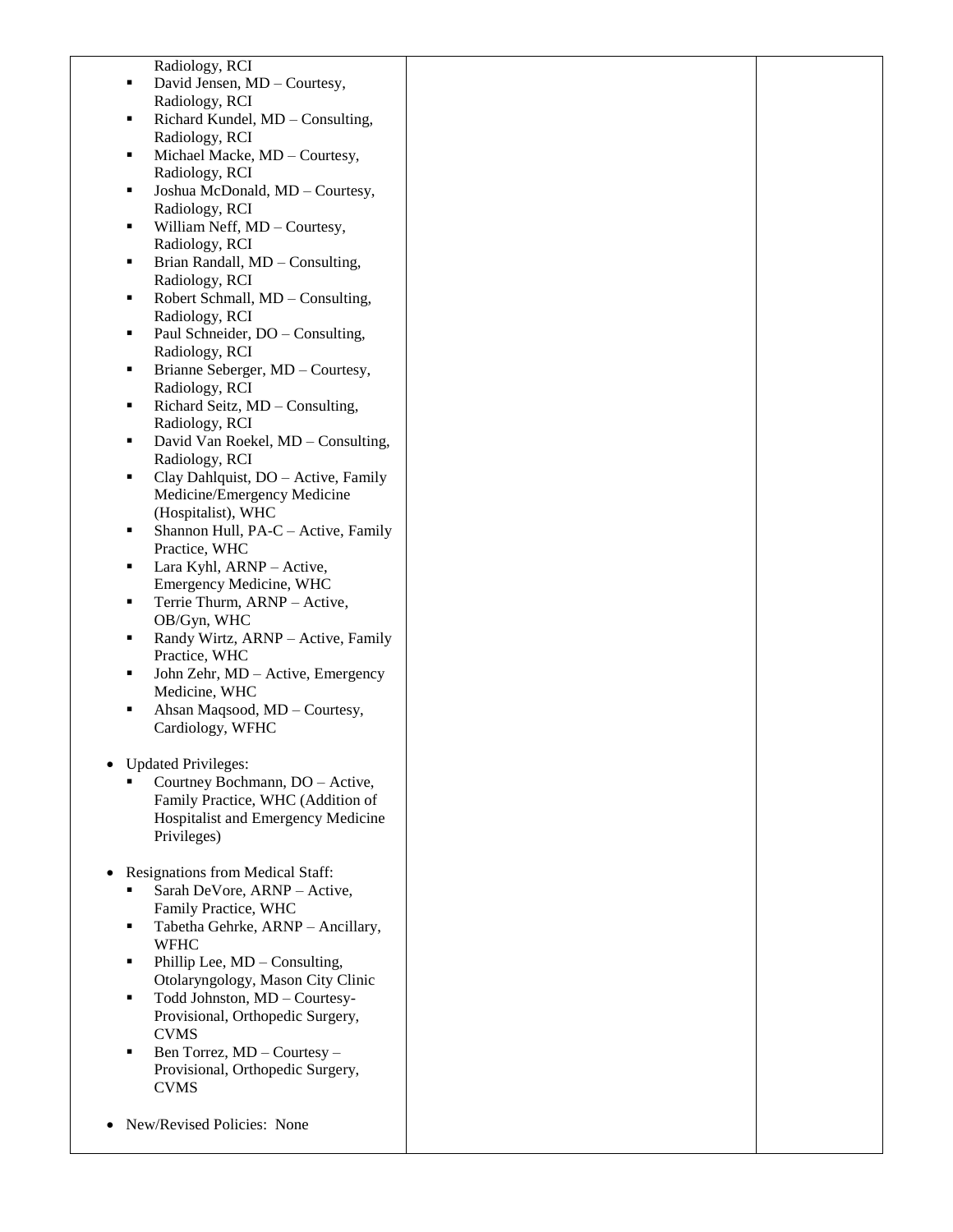| Finance Committee (h)<br>$\bullet$<br>Capital Purchase FYI - Barracuda<br>Web Security Gateway 610 (h2)<br>Capital Purchase FYI - ESU Units<br>٠<br>$(x2)$ (h3)<br><b>Financial Assistance Requests</b><br>٠                                                                                                                                                                                                                                                                                                                                                                                                                                                                                                                                                                                   | Bennett reported that the Finance Committee met<br>this morning. Minutes from the meeting were<br>included in the Board packet. Bennett noted the<br>capital purchases listed at left that were under the<br>Board approval threshold.<br>Bennett presented the following application for<br>financial assistance:<br>Application is for an individual with a<br>٠<br>balance of \$13,321. The applicant qualifies<br>for 100% write-off under our Financial<br>Assistance Policy.<br>A motion was made to approve the application as<br>presented. | 1st - Johnson<br>2nd - Lutz<br>Unanimously                           |
|------------------------------------------------------------------------------------------------------------------------------------------------------------------------------------------------------------------------------------------------------------------------------------------------------------------------------------------------------------------------------------------------------------------------------------------------------------------------------------------------------------------------------------------------------------------------------------------------------------------------------------------------------------------------------------------------------------------------------------------------------------------------------------------------|-----------------------------------------------------------------------------------------------------------------------------------------------------------------------------------------------------------------------------------------------------------------------------------------------------------------------------------------------------------------------------------------------------------------------------------------------------------------------------------------------------------------------------------------------------|----------------------------------------------------------------------|
| Executive Committee 12/28/16 (i)<br>$\bullet$                                                                                                                                                                                                                                                                                                                                                                                                                                                                                                                                                                                                                                                                                                                                                  | The minutes of the 12/28/16 Executive Committee<br>meeting were presented as included in the Board<br>packets. The Executive Committee acted to approve<br>a capital request for a Dexa Machine & Software<br>Upgrade at a cost not to exceed \$48,895. The<br>motion was ratified as presented.                                                                                                                                                                                                                                                    | Approved<br>1st - Vallem<br>2nd - Johnson<br>Unanimously<br>Approved |
| Personnel Committee (j)<br>٠                                                                                                                                                                                                                                                                                                                                                                                                                                                                                                                                                                                                                                                                                                                                                                   | Tye reported that the Personnel Committee met on<br>January 9 <sup>th</sup> . Minutes from the meeting were included<br>in the Board packet.                                                                                                                                                                                                                                                                                                                                                                                                        |                                                                      |
| <b>Planetree Report</b><br>٠                                                                                                                                                                                                                                                                                                                                                                                                                                                                                                                                                                                                                                                                                                                                                                   | Solheim presented a Planetree update, noting that the<br>designation process is changing to incorporate<br>evidence-based practice. She reported that we were<br>able to pilot the revised designation assessment using<br>the new criteria and will be meeting with Planetree to<br>provide our feedback. Solheim noted that we had<br>our 120 Day Meeting last week, and Planetree was<br>assigned one new project, with the potential of a<br>second project associated with the eCW unified<br>medical record project.                          |                                                                      |
| <b>Hospital Website</b>                                                                                                                                                                                                                                                                                                                                                                                                                                                                                                                                                                                                                                                                                                                                                                        | Solheim announced that our new hospital website is<br>scheduled to launch in early February.                                                                                                                                                                                                                                                                                                                                                                                                                                                        |                                                                      |
| XII. Closed Session<br>Iowa Code Chapter $21.5.1(c)$ – Closed session<br>to discuss strategy with counsel in matters that<br>are presently in litigation or where litigation is<br>imminent where its disclosure would be likely<br>to prejudice or disadvantage the position of the<br>governmental body in that litigation.<br>Iowa Code Chapter 21.5.1(1) - Closed session<br>to discuss patient care quality and process<br>improvement initiatives in a meeting of a<br>public hospital or to discuss marketing and<br>pricing strategies or similar proprietary<br>information in a meeting of a public hospital,<br>where public disclosure of such information<br>would harm such a hospital's competitive<br>position when no public purpose would be<br>served by public disclosure. | A motion was made to move into closed session at<br>7:55 p.m. for the purposes identified at left.                                                                                                                                                                                                                                                                                                                                                                                                                                                  | 1st - Johnston<br>2nd - Campbell<br>Unanimously<br>Approved          |
| XIII. Open Session                                                                                                                                                                                                                                                                                                                                                                                                                                                                                                                                                                                                                                                                                                                                                                             | A motion was made to move back into open session<br>at 9:18 p.m. No action was taken.                                                                                                                                                                                                                                                                                                                                                                                                                                                               | 1st - Campbell<br>2nd - Lutz<br>Unanimously<br>Approved              |